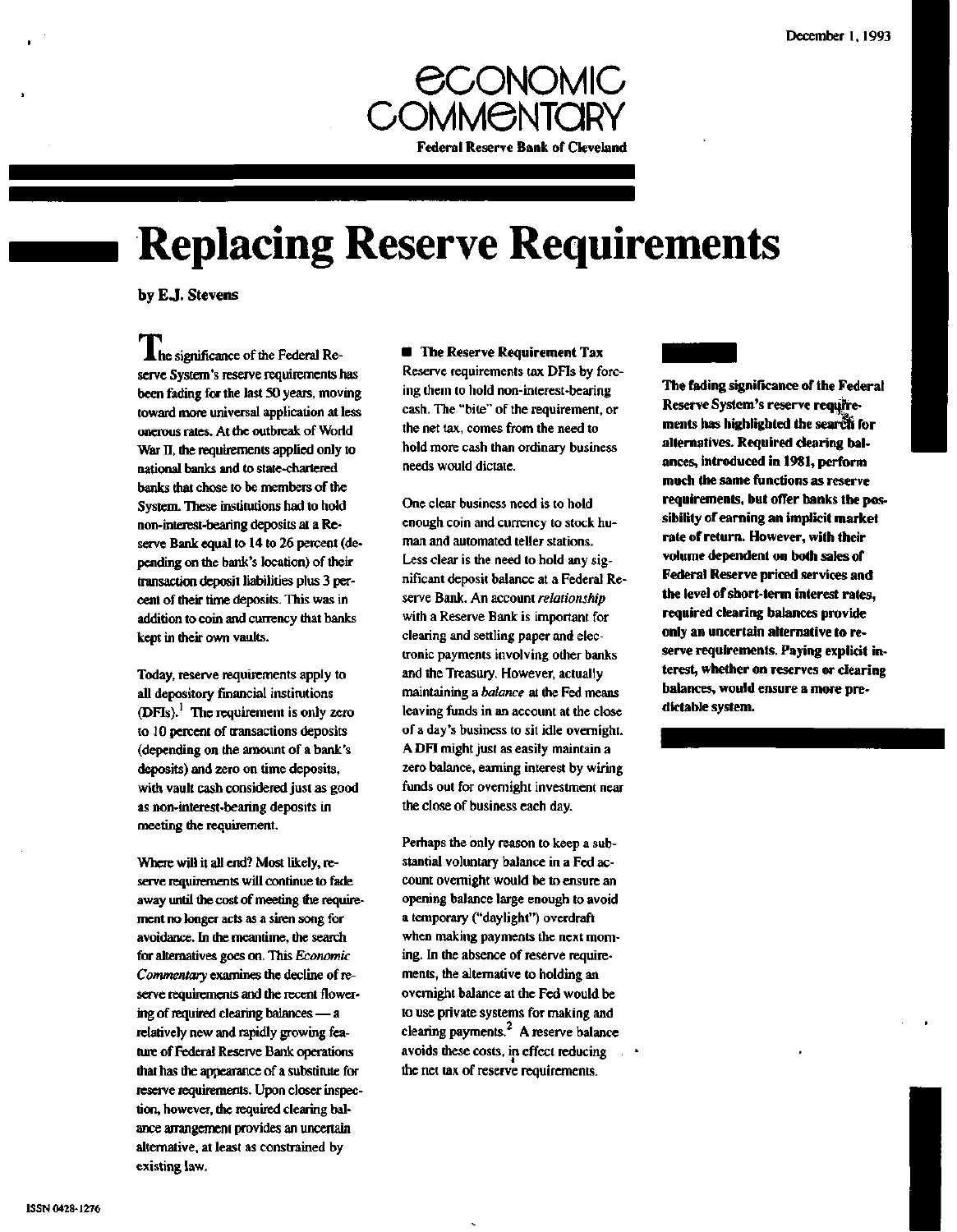In general, however, reserve requirements apparently still impose some net tax on many DFIs. In a market setting, these institutions need some offsetting special advantage if they are to compete successfully with firms that are not subject to the same requirement. In the historical case of banking, those advantages might include exclusive rights to make commercial loans and to provide payment services with deposits, as well as government restrictions on the number of competing bank charters and direct access to the lender of last resort.

But no offsetting advantage will eliminate the two-pronged incentive to avoid the reserve requirement tax. DFIs have a continuing incentive to minimize reservable liabilities by designing new methods of financing that qualify for a lower reserve requirement. Non-DFIs have an incentive to imitate the special features of banking while avoiding the tax.

### **• Evolution of the Fed's Reserve Requirements**

Changes in the structure of the Fed's reserve requirements over the last 80 years reflect the incentive for avoidance. In 1917, member banks were required to maintain reserves that varied by type of deposit and location of bank. A three-way location classification, carried over from previous federal requirements for national banks, reflected the unit-banking environment of the early twentieth century. Banking markets could be defined geographically, and membership in the Federal Reserve System was apparently thought to confer special advantages that were more valuable, the more dense was the concentration of population and industry near a bank's offices. Requirements were highest (13 percent) in "central reserve cities," including New York, Chicago, and (briefly) St. Louis. They were intermediate (10 percent) in about 50 other large urban centers, called "reserve cities," and lowest (7 percent) in the remaining locations, where smaller state-chartered "country" banks were likely to be ambivalent about the advantages of membership in the System.

Reserve ratios had doubled for each location category by the mid-thirties, but the drift from unit to branch banking in the postwar period created a growing threat that banks could avoid high reserve ratios. That is, as fast as the Fed might redefine the boundaries of reserve cities, banks might redesignate country bank branches as head offices. The size of a bank's deposits officially replaced location in determining reserve ratios in 1972, when banks were designated country banks regardless of location — if they had deposits of less than \$400 million. All larger member banks were classified as reserve city banks and faced higher reserve ratios.

By 1980, two other distinctions had become the focus of reserve requirement avoidance. First, member banks faced the Fed's reserve requirements, while nonmember banks faced only state reserve requirements, which were typically less onerous. Even some very large banks were withdrawing from the Federal Reserve System because of the cost disadvantage of membership. Second, banks and nonbank thrift institutions were developing deposit products that competed favorably in the household market with commercial banks' transactions accounts — without being subject to the high reserve ratio for those accounts.

The Depository Institutions Deregulation and Monetary Control Act of 1980 responded to these two forces. All member and nonmember banks, and all bank and nonbank depository institutions, became subject to Federal Reserve reserve requirements, graduated by the size of an institution's deposit base. The upshot is that all DFIs in the United States now compete within the same structure of reserve requirements. Nonetheless, all must still compete with foreign DFIs and with non-DFIs that are *not* subject to reserve requirements (such as mutual funds and life insurance companies) as well as with direqt issues of securities. It is no accident, then, that the recent reductions in reserve requirements have focused on improving the ability of depository institutions to lend.

**• Would** We Miss **Them If They Were Gone?**

١.

Today, federal reserve requirements are at their lowest levels since the Civil War.<sup>3</sup> Many thousands of small DFIs (hereafter, simply "banks") and even some relatively large commercial banks face no net tax, either because they have a zero requirement or because they more than meet their requirement with vault cash needed for routine business.

Why not reduce the tax on the remaining affected banks by lowering the transactions deposit ratio from 10 percent to the statutory minimum of 8 percent, or perhaps even eliminate the tax completely by legislative action? Reluctance centers around the potential evaporation of banks' deposits at the Fed. That is, while voluntary holdings of vault cash might be little different from current holdings, what would become of the inventory of immediately transferable cash available to banks for their own use or for lending in the overnight federal funds market?

 $\mathbb{R}^n$ 

If the effect of lower reserve requirements were simply to reduce the inventory of Fed deposits, two problems could arise. Interest-rate signals from monetary policy would become less clear because the federal funds rate would become more volatile in the absence of an inventory of cash upon which markets could draw. Alternatively, monetary targeting would become less precise if the Fed were to adopt a reserves-based approach to targeting money. Second, without any inventory for payors to draw on directly or through borrowing in the money market, risk exposure would increase in the payment system. Payment delays or defaults would be more likely to bring the payment system to a halt as banks sought to negotiate settlements.<sup>5</sup>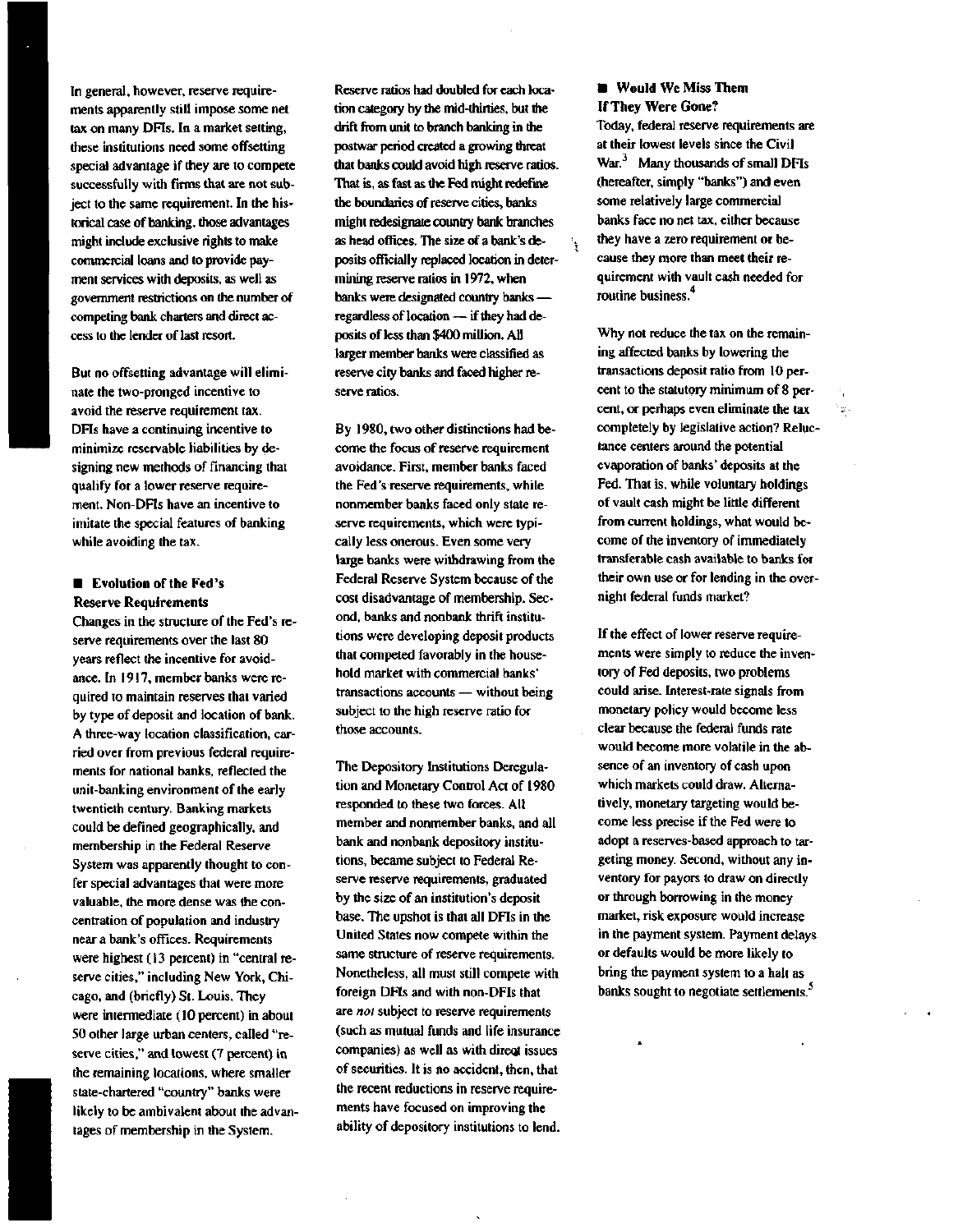

**SOURCE: Board of Governors of the Federal Reserve System.**

Monetary policy implementation and payment system risk are important matters, but there are ways to compensate for lack of an inventory of immediately available funds. For example, banks in the United Kingdom have operated with no reserve requirements and with virtually no balances at the central bank for over a decade. Instead, the Bank of England engages in frequent open-market operations to provide a "just-in-time" source of funds.<sup>6</sup> Likewise, the Canadian banking system is currently adjusting to the elimination of reserve requirements. In this new framework, the Bank of Canada makes direct loans or advances that ensure a just-in-time source of funds to institutions needing to cover temporary deficits in their cash positions.<sup>7</sup>

Furthermore, removing reserve requirements may have a more limited effect on banks' demand for balances in the United States, even though the British and Canadians have learned to live without an inventory of immediately available funds. After all, in addition to vault cash, only about \$27 billion of the \$34 billion of bank balances at Reserve Banks is required *reserve* balances. The remaining \$7 billion includes about \$1 billion of excess reserves as well as \$6 billion of required *clearing* balances. These balances have grown rapidly enough to offset almost two-thirds of the \$6 billion decline in required reserve balances that has taken place over the last three years (see figure 1).

**• Clearing Balance Requirements** About 5,000 banks now maintain required clearing balances at the Federal Reserve Banks. These range from small retail depositories with a \$25,000 minimum requirement to giant money center institutions with clearing balance requirements of several hundred million dollars. These requirements differ from reserve requirements in three significant ways. First, a bank's agreement to meet the requirement is typically a business decision, not a legal necessity. Second, the amount of the requirement is unrelated to the amount of a bank's deposit liabilities. And third, the rate of return on a clearing balance can be about equal to the federal funds rate, not zero, if the bank uses its earnings to pay for services it buys from a Federal Reserve Bank.

A bank may have either or both of two motivations for holding a required clearing balance. One is to save money on priced services purchased from a Reserve Bank. This saving is possible if the bank can maintain a positive spread between the earnings credit rate received on its clearing balance and the average rate it pays for funds invested in the clearing balance. The earnings credit rate is based on the average of all the rates at which overnight federal funds trade in the market each day.<sup>8</sup> These rates can include quality spreads, day-of-the-week effects, and other anomalies. Thus, a high-quality bank with confidence in its ability to "buy low and sell high" in the funds market might expect to earn a positive spread on a required clearing balance.

A second and more fundamental reason for banks to maintain a required clearing balance is to reduce the possibility of account overdrafts. The Reserve Banks penalize overnight overdrafts at a 10 percent annual rate (or higher) and are moving toward a regime of explicit fees for excessive daylight overdrafts, starting in April 1994. Moreover, even if penalties and fees don't induce a bank to hold a larger balance, a Reserve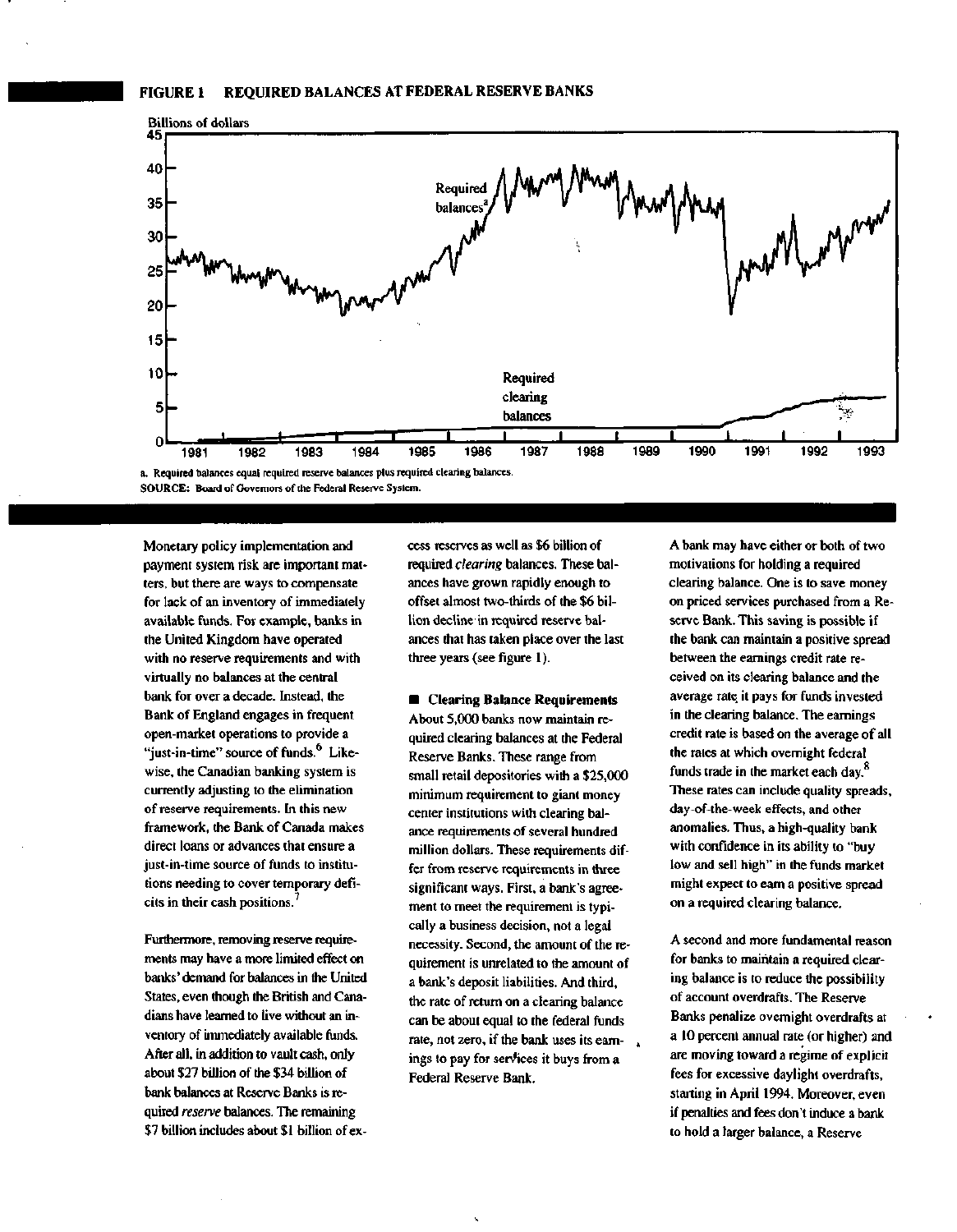Bank may insist that it do so as a means of overdraft protection.<sup>9</sup>

In many respects, a required clearing balance is comparable to the traditional compensating balance that a respondent bank or commercial customer might maintain with its bank. A bank reaches an agreement with its Reserve Bank about the average balance it will maintain during a required reserve maintenance period, in addition to any required reserve balance and allowable carryover of a surplus or deficiency. At the end of the period, the bank is penalized if its actual maintained balance, net of whatever amount is needed to satisfy its reserve requirement, has fallen short of the required clearing balance by more than a penalty-free band. On the other hand, the bank receives earnings credits on the amount by which its maintained balance has exceeded the amount needed to satisfy the reserve requirement, up to the required clearing balance plus the penalty-free band.<sup>10</sup> These earnings credits accumulate for use in offsetting charges for priced services, but expire after 52 weeks.''

### **• A Potential Replacement for Reserve Requirements?**

Basing a bank's reserve requirement on payment system activity rather than on its deposit base is not a new idea. $^{12}$  What's different about the required clearing balance arrangement, in addition to earnings credits, is the potential link between the size of a bank's required clearing balance and the account *overdrafts* it would otherwise generate. Overdrafts are one indicator of a bank's contribution to payment system risk, and required clearing balances reduce this risk. Of course, a bank can avoid a required clearing balance, but only by shifting its payment business from the Fed to correspondent banks, or directly to either private payment networks or private same-day wire transfer networks such as CHIPS.

Replacing reserve requirements with required clearing balances could be safe, then, as long as all the private alternatives had risk protections equivalent to those required by the Fed — a reasonable expectation, since the Fed has regulatory

authority over payment-system-risk aspects of private networks. Equivalence of the *cost* of risk protection, however, might be impossible to achieve because of earnings credits. For example, the CHIPS network limits each participating bank's use of daylight credit in much the same way that the Fed limits daylight overdrafts. In addition, CHIPS requires participants to maintain a settlement guarantee fund invested in earnings assets whose income benefits participants.

A required clearing balance differs from participation in the CHIPS guarantee fund in one crucial respect. The positive return on required clearing balances is realized only through a bank's use of the Fed's priced services. There is no mechanism to ensure that charges for the priced services a bank wants to buy will exhaust the earnings credits the bank receives on its required clearing balance. Unused earnings credits do reduce prices of the Fed's services, because such credits are deducted from the costs of production. But an individual bank will see balances that earn unused credits as no different from the net tax of reserve requirements. The problem is simply that the Federal Reserve Banks cannot pay explicit interest on the balances that banks hold with them. **13**

It is true that, in the aggregate, earnings credits don't exhaust charges for Reserve Banks' priced services. If this were also true of each individual bank, there might be room to replace required reserve balances with required clearing balances. However, the aggregate statistic masks substantial variation among individual banks. A study of banks in the New York Federal Reserve District found a tendency toward a bipolar distribution of large institutions.<sup>14</sup> One group placed little or no reliance on required clearing balances to pay for priced services and therefore could profitably add to required clearing balances in place of required reserves.

The other group was already relying heavily on earnings credits, holding close to the "maximum useful balance" at which charges for priced services exhaust earnings credits. All else equal, these banks would be no better off replacing required reserve balances with required clearing balances, because they would be unable to realize the income potential of additional earnings credits.

t.

An important unanswered question is, would these "exhausted" banks increase their use of Fed priced services in order to realize income on clearing balances, or would they increase their use of private priced services to avoid the need for so large a clearing balance? Equally important, note that overdraft protection is inversely proportional to the level of the federal funds rate. Charges for the Fed's priced services totaled about \$750 million in 1992. If *all* of these charges had been paid with earnings credits when the funds rate was 3 percent, banks would have had to hold \$25 billion of required clearing balances. But if the funds rate had risen to 6 percent, banks would have needed balances of only \$12.5 billion.

 $\omega$ 

### **• Concluding Comment**

It seems indisputable that a payment system and a financial system are safer and less volatile when banks hold more rather than less cash. But how can that safety be encouraged? The impermanence of reserve requirements results from their net tax, which acts as an incentive for avoidance. Those subject to the tax search for ways to get around it even while those not subject to the tax search for ways to compete tax-free.

Required clearing balances show some promise as a replacement for reserve requirements. They too can encourage banks to hold balances of immediately available funds as a cushion to fall back on when payments are unexpectedly delayed. The availability of this cash fund helps to ensure both a safe flow of payments and a stable monetary policy signal in the money market.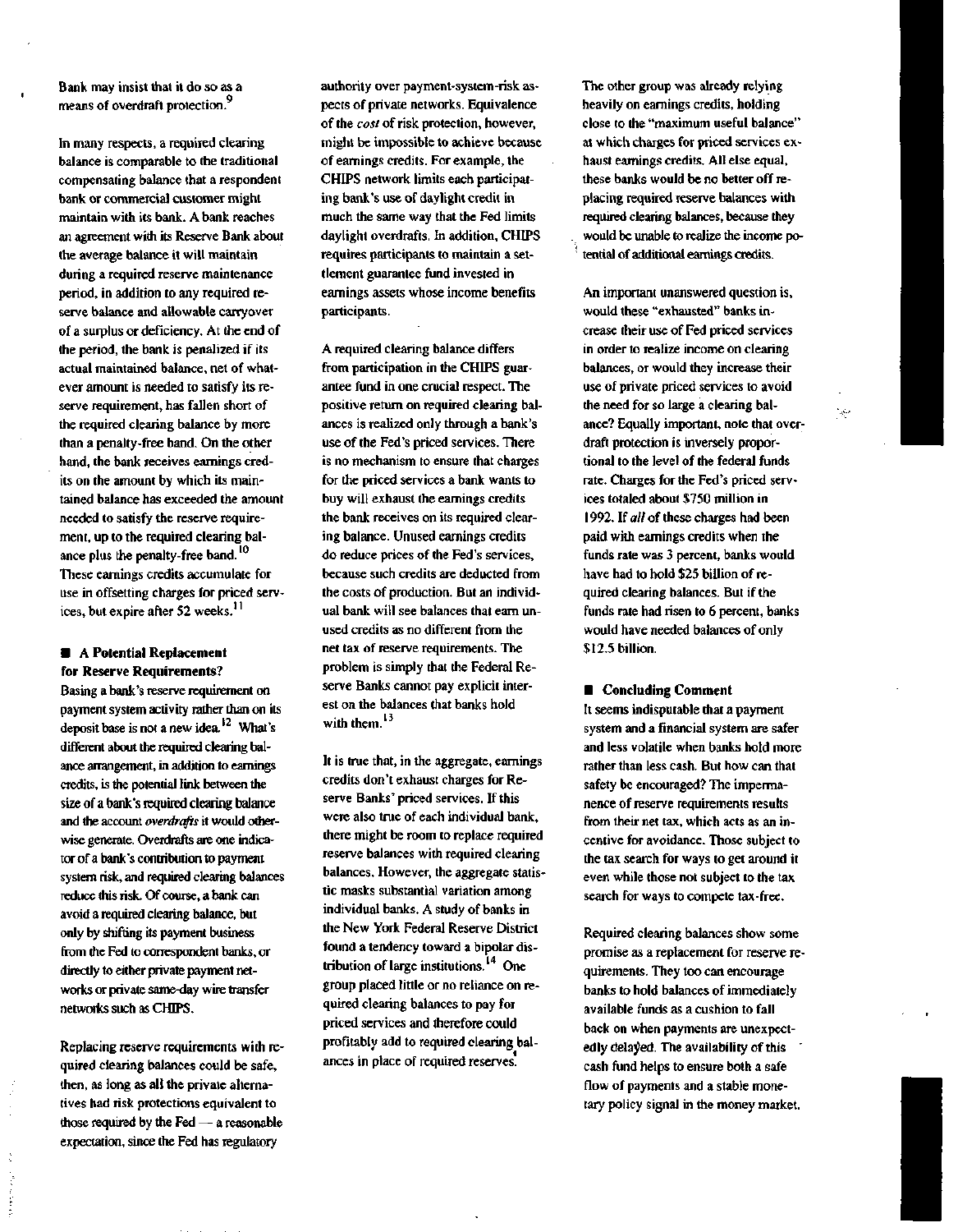Banks hold a relatively small amount of clearing balances today. The important question, however, is how they might respond to further reductions in reserve requirements. The ability to earn a market rate of interest would make required clearing balances an attractive option for institutions seeking to avoid overdrafts, especially with the anticipated introduction of charges for daylight overdrafts this year. However, as matters now stand, the Reserve Banks cannot pay explicit interest on required clearing balances, but only earnings credits against charges for priced services.

Especially in times of high interest rates, a bank may need to maintain a balance on which earnings credits exceed charges for priced services. Under these circumstances, the future of required clearing balances is not clear. If banks were to shift their patronage away from private providers of payment services and to the Reserve Banks, increased charges would be covered by otherwise unused earnings credits. Just as plausibly, shifting patronage away from the Reserve Banks and to private providers might reduce the size of the clearing balance required.

Paying explicit interest, whether on reserves or clearing balances, would ensure a more predictable system.

### **• Footnotes**

1. Depository financial institutions include commercial banks, mutual savings banks, savings and loan associations, credit unions, agencies and branches of foreign banks, and Edge corporations.

2. See E.J. Stevens, "Removing the Hazard of Fedwire Daylight Overdrafts," Federal Reserve Bank of Cleveland, *Economic Review,* vol. 25, no. 2 (1989 Quarter 2), pp<sub>3</sub> 2-10.

3. Requirements are zero for all nonpersonal time deposits (reduced from 3 percent in December 1990, within a legislated range of zero to 9 percent) and zero, 3, and 10 percent on transactions deposits (reduced from zero, 3. and 12 percent in April 1992, within a legislated range of 8 to 14 percent on deposits in excess of the 3 percent tranche).

4. "The Garn-St Germain Depository Institutions Act of 1982 ... requires that \$2 million of reservable liabilities of each depository institution be subject to a zero percent reserve requirement. The Board [of Governors] is to adjust the amount of reservable liabilities subject to this zero percent reserve requirement each year for the succeeding calendar year by 80 percent of the percentage increase in the total reservable liabilities of all depository institutions, measured on an annual basis as of June 30. No corresponding adjustment is to be made in the event of a decrease.

"The Monetary Control Act of 1980 requires that the amount of transactions accounts against which the [lowest nonzero] 3 percent reserve requirement applies be modified annually by 80 percent of the percentage change in transactions accounts held by all depository institutions, determined as of June 30 each year." *(Federal Reserve Bulletin,* August 1993, table 1.15) The amount was set at \$46.8 million in December 1992.

5. In addition to monetary policy and payment-system-risk repercussions, lower reserve requirements would reduce Treasury revenue. The Fed remits to the Treasury almost all of the income earned on securities financed by bank reserves. However, the drop in Treasury revenue would be only about two-tenths of 1 percent even if *all* current reserve deposits were eliminated. See the appendix to E.J. Stevens, "Is There Any Rationale for Reserve Requirements?" Federal Reserve Bank of Cleveland, *Economic Review,* vol. 27, no. 3 (1991 Quarter 3), pp. 2-17.

6. See E.J. Stevens, "Comparing Central Banks' Rulebooks," Federal Reserve Bank of Cleveland, *Economic Review,* vol. 28, no. 3 (1992 Quarter 3), pp. 2-15. See also Bruce Kasman, "A Comparison of Monetary Policy Operating Procedures in Six Industrial Countries," in Marvin Goodfnend and David H. Small, eds., *Operating Procedures and the Conduct of Monetary Policy: Conference Proceedings,* Board of Governors of the Federal Reserve System, special issue of Finance and Economics Discussion Series, March 1993.

7. See Donna Howard, "The Evolution of Routine Bank of Canada Advances to Direct Clearers," *Bank of Canada Review,* October 1992, pp. 3-22.

8. The earnings credit rate varies with a bank's marginal reserve requirement ratio to avoid giving a competitive advantage to Reserve Banks and banks with low reserve requirement ratios. See EJ. Stevens, "Required Clearing Balances," Federal Reserve Bank of Cleveland, *Economic Review,* vol. 28, no. 4 (1993 Quarter 4), pp. 2-14.

9. Daylight overdrafts in excess of a preestablished amount trigger conversations with a bank's management and, starting in April, will result in a fee. Overnight overdrafts are penalized at a rate equal to the greater of the discount rate plus 2 percent, or 10 percent.

10. Earnings credits are not added to the balance in the account, but accumulate for use on a first-in/first-out basis. They cannot be used to pay penalties for clearing balance deficiencies or for charges related to nonpriced service functions, such as penalties for deficient required reserve balances, interest on discount window loans, and cost recoveries for providing accounting information services. Penalties are 2 percent on the first 20 percent and 4 percent on the remainder.